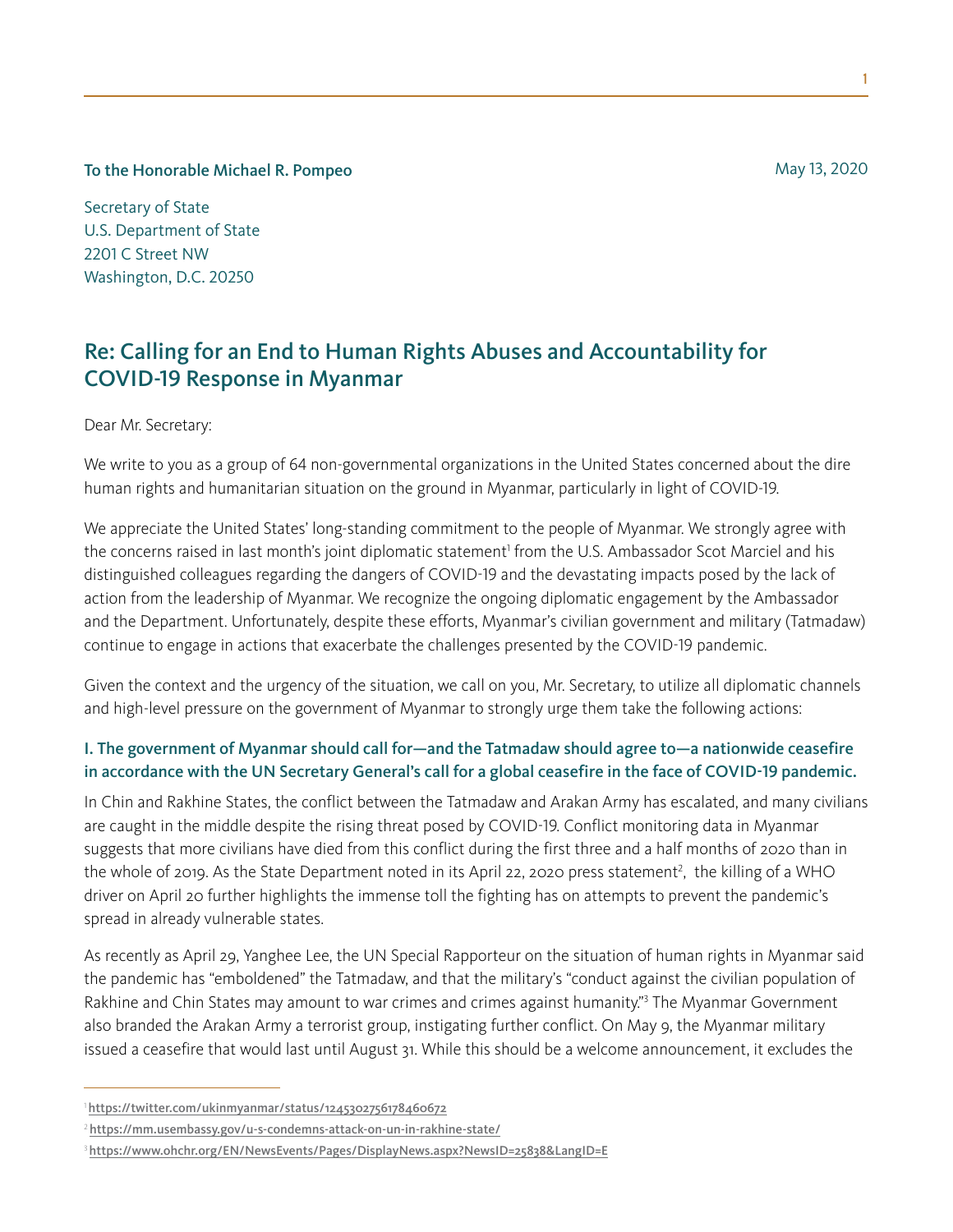conflict in Rakhine and Chin States - undermining its credibility and utility. The U.S. Government should continue to pressure the government of Myanmar—including the Tatmadaw—to agree to and implement a nationwide ceasefire, which the Arakan Army has signaled it would accept.

The Tatmadaw should be discouraged from increasing militarization in sensitive areas, and from allowing militaryowned and affiliated companies from exploiting the crisis under the guise of development. This month, the Karen Peace Support Network reported on increased military presence and use of mortars as part of a road construction effort. This escalation—in the face of the military's ongoing ceasefire with the Karen National Union—is causing volatility and increased risk of violence and displacement that would worsen the situation in areas that already lack resources to adequately respond to COVID-19. There are ongoing concerns and similar challenges in responding to COVID-19 in other ethnic minority areas throughout the country, such as Northern Shan State and Kachin State.

## II. The Myanmar Government must immediately end its internet blackout and allow access to lifesaving information.

Exacerbating the conflict in Chin and Rakhine States, the Myanmar Government has instituted an internet blackout in as many as nine townships at various times since June 2019, impacting approximately 1 million civilians. As of May 3, the blackout had lifted in only one of the nine townships, Maungdaw. The internet blackout carries a deadly weight during the pandemic. Particularly in light of the restrictions on access to health care, education and freedom of movement, the internet blackout leaves communities with limited access to lifesaving information about the virus. It also hinders the ability of health workers to effectively respond to cases and ensure individuals with COVID-19 can access health services.<sup>4</sup> The U.S. Government should urge an unqualified and permanent lifting of internet restrictions in all townships.

#### III. The Myanmar Government must stop targeting journalists and reverse directives to block websites.

The Myanmar Government has continued to crush freedom of the press at a time when journalism serves as a key source of information on the virus and how to prevent its spread. In March, the Ministry of Communication and Transport ordered telecommunications operators to block over 200 websites, including many media groups. Further, the use of the Counter-Terrorism Law to target journalists represents a concerning development. The editors-in-chief of three media organizations have been charged under this law for their reporting on the conflict in Western Myanmar. After being arrested and detained in prison for ten days, charges against the editor-in-chief of Voice of Myanmar have been dropped, but charges against the other two journalists remain. The continued attacks on the independent press has a stifling effect and serves to create greater opacity at a time when information is necessary for public health and safety.

## IV. Freedom of movement and equitable access to testing, health care, and humanitarian aid must be ensured, including for Myanmar's most marginalized.

For years, restrictions on access to humanitarian aid in Rakhine, Kachin and northern Shan States have left hundreds of thousands of IDPs living in cramped, squalid conditions in camps without adequate health care and humanitarian support. The COVID-19 response is hindered by limits on freedom of movement and poor conditions in the camps. Myanmar authorities must abandon restrictions on movement—which limit communities' access to adequate health care and livelihoods—as well as other forms of systemic exclusions targeting ethnic minorities,

<sup>4</sup><https://www.ohchr.org/EN/NewsEvents/Pages/DisplayNews.aspx?NewsID=25729&LangID=Eccess>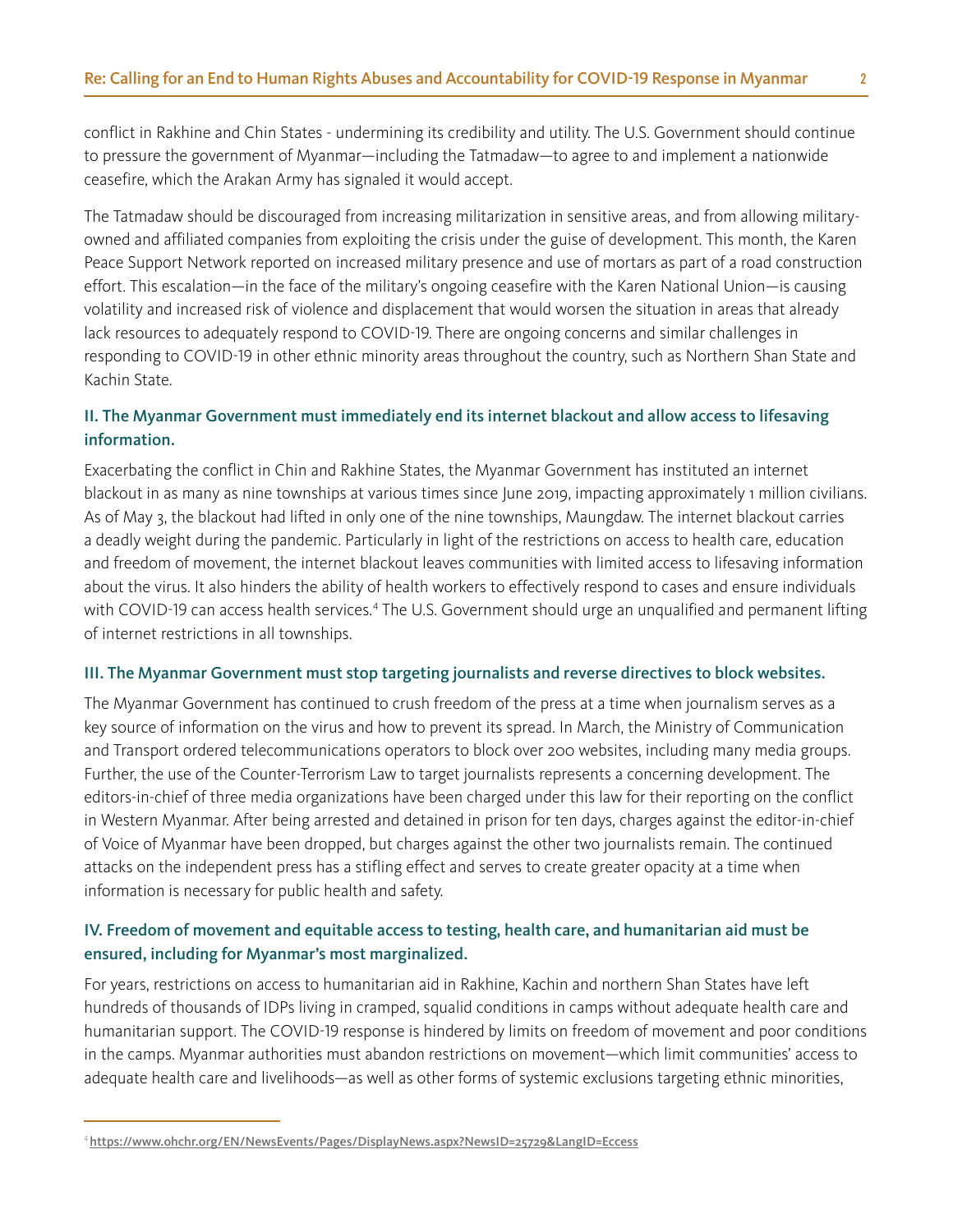including the Rohingya of Rakhine State. The COVID-19 response must not be used as an excuse to further undermine basic rights and access to humanitarian assistance, especially when cases of COVID-19 are detected in IDP camps. Any measures to quarantine or isolate in the interest of preventing the spread of COVID-19 must be lawful, necessary, and proportionate.

To that end, the U.S. has a distinct opportunity, as the largest shareholder of the World Bank, to hold Myanmar accountable for using its recent \$50 million credit from the World Bank<sup>5</sup> for COVID-19 emergency response project to deliver equitable healthcare for all ethnic minority populations. Diagnostic testing and the majority of Myanmar's health care resources are localized to Yangon. The Myanmar Government has not taken adequate steps to promote inclusivity in its response. Without assurance of equitable distribution, testing, and information, the COVID-19 crisis is likely to exacerbate existing divisions, fomenting violence, and discrimination against ethnic minority communities.

We recognize that the U.S. Government has made significant humanitarian aid contributions to Myanmar. We welcome efforts to continue this lifesaving support specific to the COVID-19 response in Myanmar and around the globe. It is essential for U.S. diplomatic engagement to ensure that these investments are used as effectively and equitably as possible.

We thank you for your time and attention to this dire issue. If any of our organizations can be helpful, please feel free to contact us via Rori Kramer, Director of U.S. Advocacy at American Jewish World Service at [rkramer@ajws.org](mailto:rkramer%40ajws.org?subject=).

Sincerely,

| America for Rohingya                                   | <b>Freedom House</b>                                                                                                                     | Jewish Community Relations<br><b>Council of Atlanta</b>                                                                |
|--------------------------------------------------------|------------------------------------------------------------------------------------------------------------------------------------------|------------------------------------------------------------------------------------------------------------------------|
| American Jewish Committee                              | <b>Global Centre for the</b>                                                                                                             |                                                                                                                        |
| American Jewish World Service                          | Responsibility to Protect<br><b>Global Witness</b><br><b>Hebrew College</b><br>Indianapolis Jewish Community<br><b>Relations Council</b> | Jewish Community Relations<br><b>Council of Louisville</b><br>Jewish Community Relations<br><b>Council of New York</b> |
| <b>Anti-Defamation League</b>                          |                                                                                                                                          |                                                                                                                        |
| <b>Association of Rabbis and Cantors</b>               |                                                                                                                                          |                                                                                                                        |
| <b>Cantors Assembly</b>                                |                                                                                                                                          | Jewish Community Relations<br>Council of St. Louis                                                                     |
| <b>Coalition Against Global Genocide</b>               |                                                                                                                                          |                                                                                                                        |
| Colorado Jewish Community                              | Institute for Asian Democracy                                                                                                            | Jewish Community Relations<br>Council of the United Jewish<br><b>Federation of Tidewater</b>                           |
| <b>Relations Council</b>                               | International Campaign for the<br>Rohingya                                                                                               |                                                                                                                        |
| Congregation B'nai Yisrael                             |                                                                                                                                          |                                                                                                                        |
| Congregation of Our Lady of                            | International Interfaith<br>Peace Corps                                                                                                  | Jewish Community Relations<br>Council, Milwaukee                                                                       |
| Charity of the Good Shepherd,<br><b>U.S. Provinces</b> | <b>Investors Against Genocide</b>                                                                                                        | Jewish Community Relations                                                                                             |
| <b>Emgage Action</b>                                   | <b>Islamic Society of North America</b>                                                                                                  | Council/AJC - Detroit                                                                                                  |
| <b>Foundation for Ethnic</b>                           | Jewish Alliance of Concern Over                                                                                                          | Jewish Council for Public Affairs                                                                                      |
| Understanding                                          | Burma (JACOB)                                                                                                                            | Jewish Federation of Fort Wayne                                                                                        |

<sup>5</sup> [https://www.worldbank.org/en/news/press-release/2020/04/20/myanmar-50-million-in-fast-track-financing-for-national-covid-19-coro](https://www.worldbank.org/en/news/press-release/2020/04/20/myanmar-50-million-in-fast-track-financing-for-national-covid-19-coronavirus-emergency-response)[navirus-emergency-response](https://www.worldbank.org/en/news/press-release/2020/04/20/myanmar-50-million-in-fast-track-financing-for-national-covid-19-coronavirus-emergency-response)